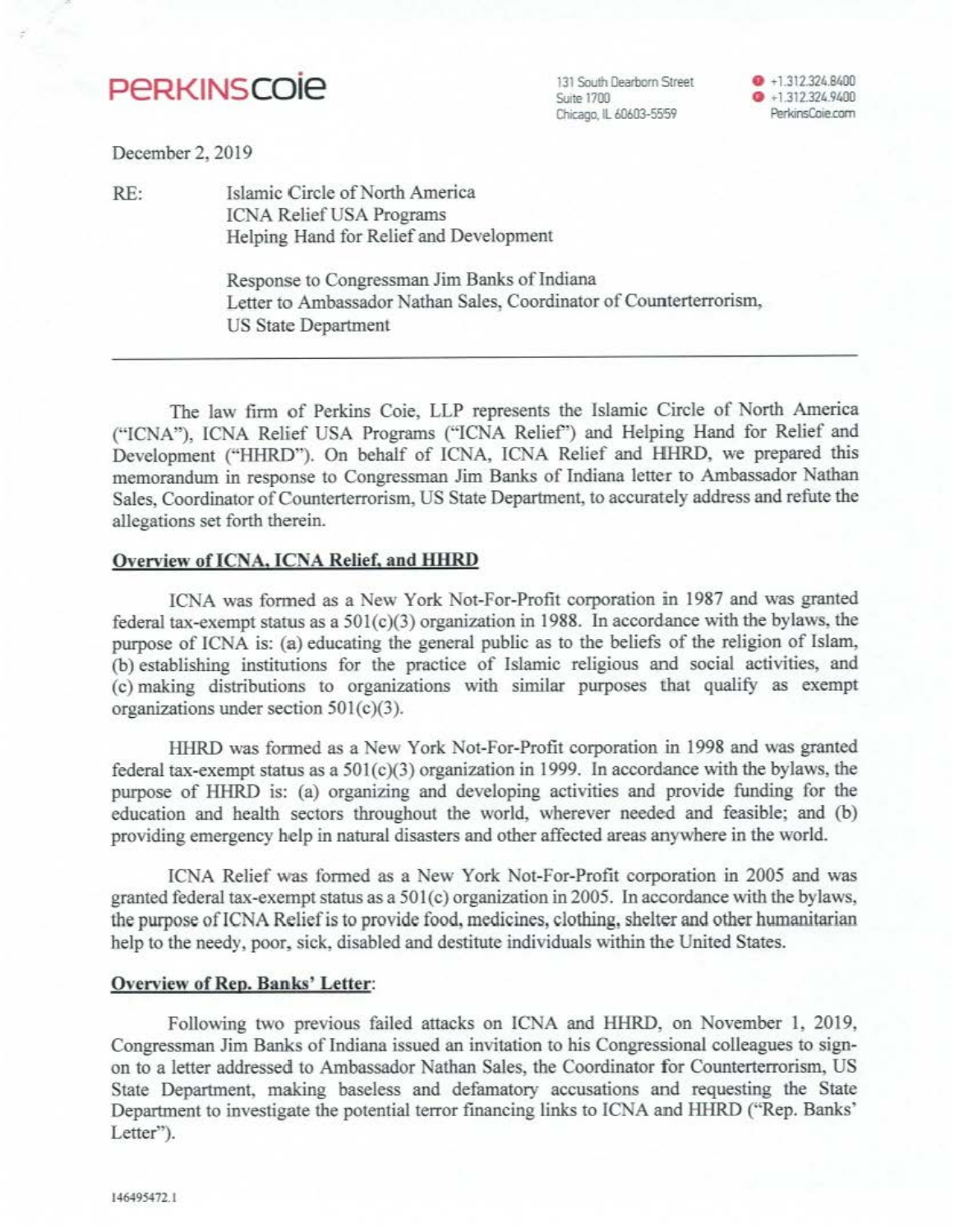Rep. Banks' Jetter is his latest attempt in a campaign directed at discrediting the reputation and interfering with the humanitarian and charitable work of ICNA and HHRD. His previous efforts include the introduction of House Resolution 1156 and then House Resolution 160, which makes baseless allegations of links to terrorism against HHRD and ICNA. Due to the good sense of the majority of his Republican and Democrat colleagues, neither resolution advancing beyond the House Committee level. Due to his inability to garner the support of the Legislative Branch. Representative Banks is turning his plea to the State Department to further his unfounded attacks again HHRD and ICNA.

## *Per Se* Defamatory Statements:

Rep. Banks" Letter sets forth several statements amounting to *per se* defamation against ICNA and HHRD. Representative Banks states *'·there is significant evidence that Helping /land for Relief and Development and ICNA are directly involved in terror financing."'* Representative Banks further states that HHRD "has openly worked with U.S. designated terrorist organizations *in the disputed region of Kashmir.··* 

### Resoonse:

While Representative Banks presents no proof and certainly no "significant evidence" supporting this statement, his unfounded statement asserts that both HHRD and ICNA are engaged in criminal activity and as such are criminals. These false statements are inherently defamatory and libelous, and have caused and are attempting to cause further injury to the reputation of both HHRD. !CNA, and their respective affiliates, officers and board members. Both HHRD and ICNA are evaluating their legal options to pursue redress directly from Representative Banks and any other member of Congress who elect to sign-on to the Rep. Banks' Letter.

## False Statement Regarding HHRD and ICNA Association with Jamaat-e-Islami:

Rep. Banks' Letter falsely states that "ICNA and HHRD are part of Jamaat-e-Islami's *international network."* 

#### Response:

ICNA refutes this allegation as inaccurate and incorrect. First, this allegation is factually inaccurate. The allegation makes reference to both Jamaat-e-Islami of Bangladesh ("JeI Bangladesh") and Jamaat-e-Islami of Pakistan ("JeI Pakistan") without clarifying which of the two organizations is claimed to have an association with ICNA. While they are both political parties. Jei Bangladesh and Jel Pakistan are NOT the same organization, do NOT share the same origin or mission, and do NOT share the same leadership. Jel Bangladesh evolved during the movement of independence of Bangladesh in !971, whereas Jel Pakistan formed in 1941 in the City of Lahore of then British India. The failure to acknowledge the difference between these two organizations or to indicate which organization is associated with ICNA renders the allegation inaccurate.

<sup>&</sup>lt;sup>1</sup> Representative Jim Banks letter to Ambassador Nathan Sales, dated November 1, 2019.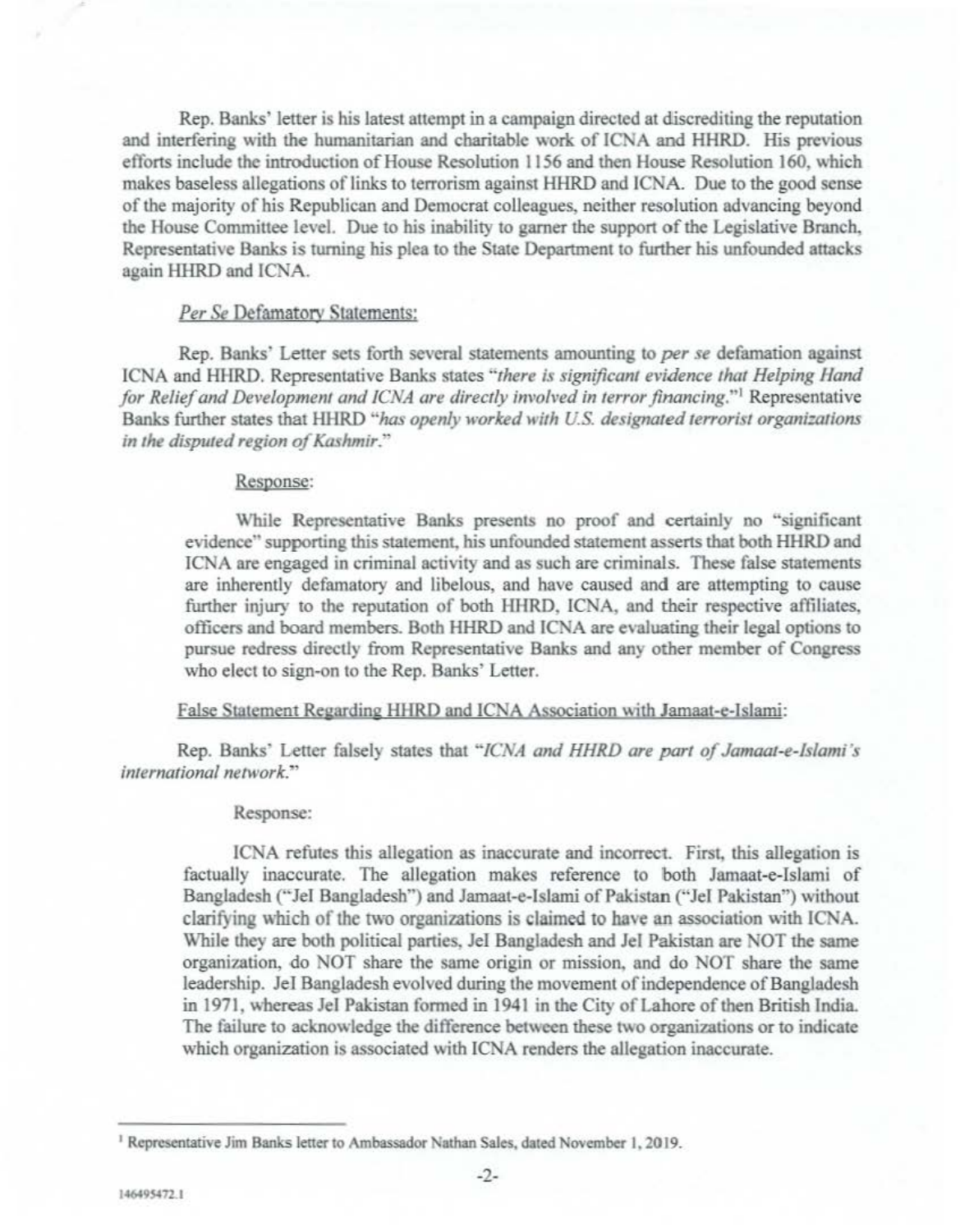Second, the allegation incorrectly assens that ICNA shares leadership and openly affiliates with Jamaat-e-Islami. Rep. Banks' Letter fails to name a single person who is part of a some fictious shared leadership, association or international network. Rep. Banks' Letter further fails to specify any instance of open affiliation between ICNA or IIHRD and Jamaat-e-lslami. Both ICNA's and HHRD's respective leadership is based in the USA and are publicly disclosed on the ICNA's and HHRD's respective websites and annual tax filings. There have been no determinations by any governmental entity of any shared leadership, public affiliation, or international network connection between ICNA and/or HIIRD and Jamaat-e-Islami. ICNA denies this allegation as wholly inaccurate.

## False Statement Regarding Association with Falab-e-lnsaniat Foundation and Lashkar-e-Taiba:

Rep. Banks' Letter falsely states that *··Jn December 2017, HHRD organized a conference in Pakistan* ... *included Falah-e-/nsaniar Foundalion, the charitable wing of the Pakistani terrorist organization, Lashkar-e-Taiba."* 

#### Response:

ICNA acknowledges that Falab-e-Insaniat Foundation ("FlF"), through its association with Lashkar-e-Taiba (also spelled "Tyyiba) ("LeT"), is listed as a Specially Designated Nationals on the U.S. Office of Foreign Assets Control Sanctions List- ICNA, however, denies the allegation that HHRD "organized a conference" that included FIF or LeT, and asserts that Rep. Banks mischaracterizes the facts to support a false narrative against ICNA and HHRD.

The accurate facts are that on December 3, 2017, HHRD participated in a celebration of the International Day of Persons with Disabilities as part of the Children with Disability Program at a Comprehensive Rehabilitation Center in Low Dir, KP in Pakistan. HHRD was a participating sponsor, but not the organizer of the event. Among other participants. Red Crescent Pakistan and Friends of Paraplegic were also a participating sponsors. During the event, a member of the local Chamber of Commerce and Industry invited Mr. Qari Rehmat Ullab, a person affiliated with FIF, to attend and stand on stage during the distribution of gifts to the disabled children. Neither FIF, LeT nor Mr. Ullab contributed as a sponsor or spoke publicly at the event.

HHRD had no control over or involvement with the presence of Mr. Ullah. Notwithstanding, in response to this incident, IIHRD instituted a policy to require HHRD to obtain a list of pre-approved individuals who will be allowed 10 be present at any event sponsored or co-sponsored by or in collaboration with HHRD.

HHRD vehemently denies any association with FIF or LeT. HHRD asserts that there have been no determinations by any governmental entity of any open partnership or affiliation between HHRD and FIF or LeT.

## fareed Khan Accusations: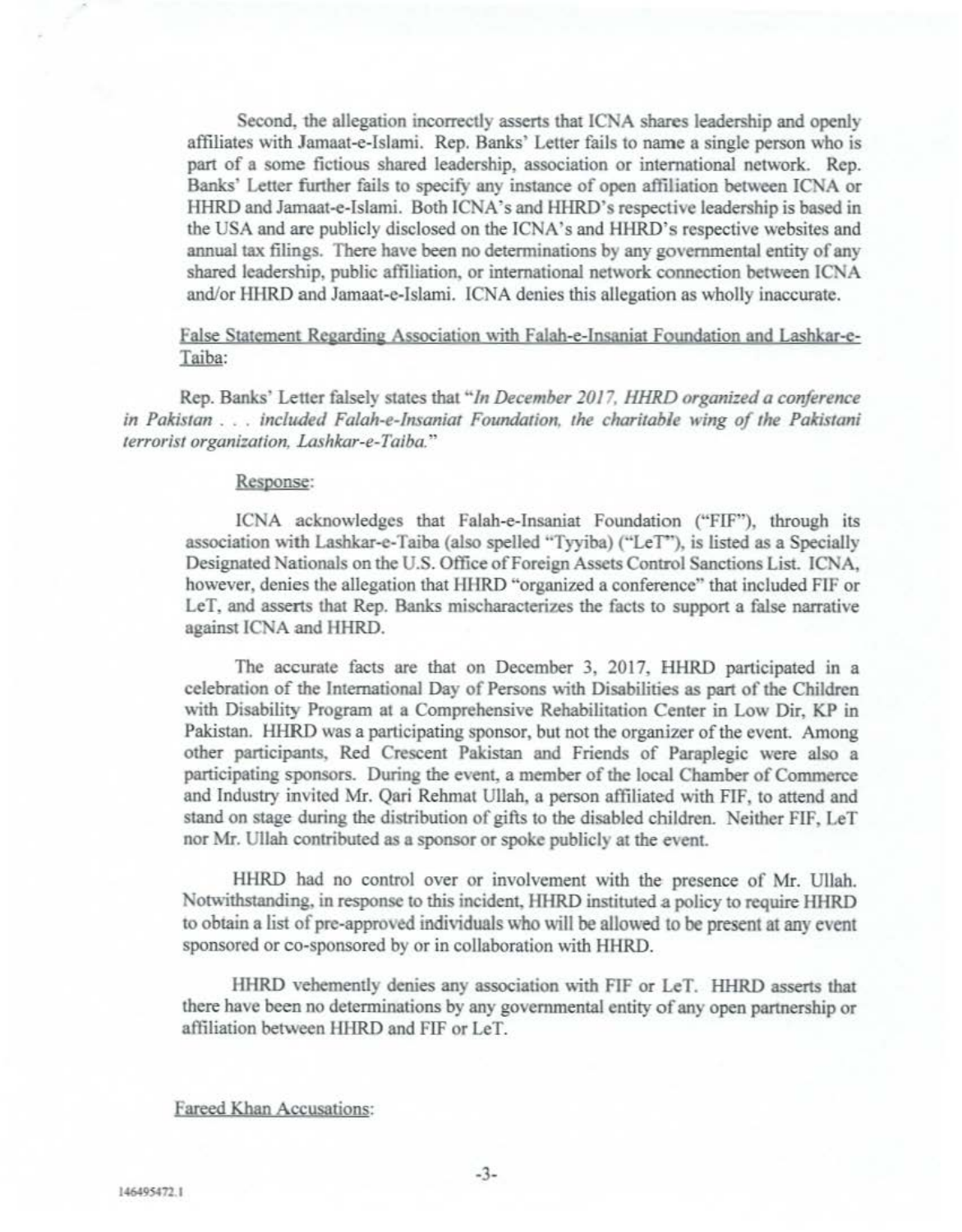Among the many baseless statements contained in his letter, Representative Banks presents incomplete and a blatantly false narrative regarding the prosecution of Mr. Farced Ahmed Khan, a community events volunteer for ICNA and HHRD, who holds no official position with either organization. Mr. Khan was prosecuted for making false statements to a federal agent in the course of a terrorism investigation in Federal Court in Connecticut in September 2019.

#### Response:

Contrary to Representative Banks' false narrative, Mr. Khan was NEVER charged with any acts of terrorism or terror financing. Moreover, the government has NEVER charged anyone with acts of terrorism or terror financing in connection with the investigation involving Mr. Khan's questioning.

Representative Banks' letter accurately states that Mr. Khan was " accused of lying to the FBI" during an interview conducted in connection with a terrorism investigation. These alleged false statements concern Mr. Khan being "associated with the Islamic Circle of North America, ... ICNA Relief, ... Helping Hand for Relief and Development"" as well as his shipment of packages to Pakistan.<sup>2</sup> Although the verdict was rendered on September 19, 2019, nearly two (2) months prior to the date of his letter, Representative Banks deceptively fails to state that the jury found Mr. Khan NOT GUILTY on five of six charges of making false statement, including being found NOT GUlL TY on making any false statements referencing ICNA and/or HHRD.

For accuracy, the jury found that Mr. Khan made a false statement that "the only packages he has ever sent to Pakistan were to his sister and brother and contained only *clothing,"* where the evidence showed that Mr. Khan also shipped *'·medical equipment"*  in addition to *clothing*.<sup>3</sup>

In further deception, Representative Banks again fails to accurately state that Mr. Khan's shipping of "medical equipment" DID NOT violate of any US or foreign laws NOR was the shipment directed to any terrorist organization or specially designated person.

Seemingly unable to present a truthful recount of Mr. Khan's case. Representative Banks falsely insinuates that Mr. Khan "solicited funds for the Falah-e-Insaniat Foundation, a US designated terrorist organization and arm of Lashkar-e-Taiba." <sup>4</sup> Representative Banks yet again FAILS to accurately indicate that this accusation was were NEVER presented as a charge against Mr. Khan NOR was any evidence presented at trial supporting this false accusation against Mr. Khan and by extension against ICNA and/or HHRD.<sup>5</sup>

#### Conclusion

 $3$  Bank's Letter to Ambassador Sales<br> $3$  Defendant's Motion for Judgement of Acquittal filed on November 1, 2019.

<sup>&</sup>lt;sup>4</sup> Id. Bank's Letter

<sup>&</sup>lt;sup>5</sup> US v. Fareed Khan trial transcript commencing September 16, 2019 and concluding on September 19, 2019